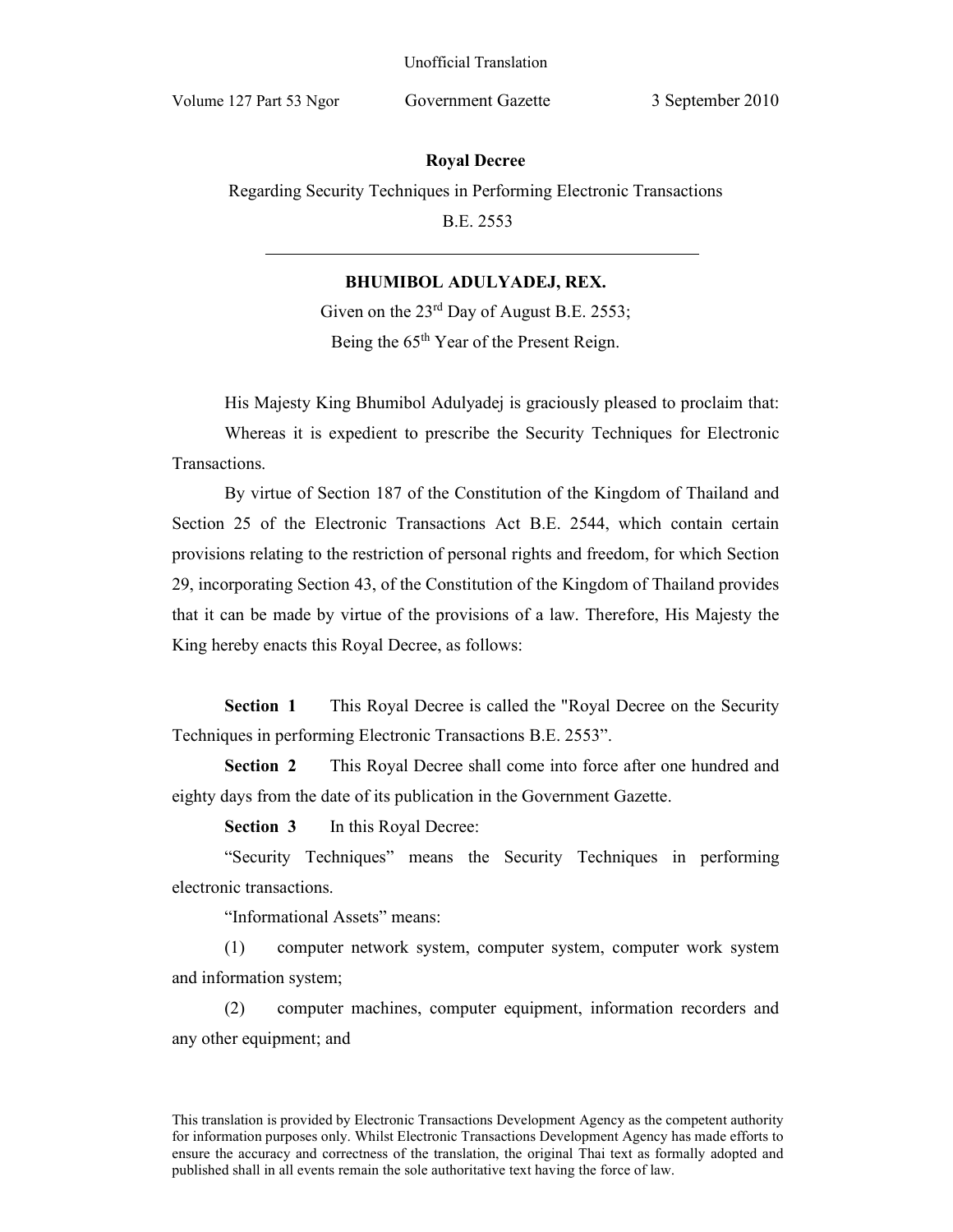(3) information, data messages and computer data.

"Information Security" means the protection of illegal access, use, disclosure, obstruction, change, acts causing loss, damage, destruction or access to the knowledge of Informational Assets.

"Administrative Security" means an act at executive level in providing any policy, measure, rule or process for use in the process of selection, development, use or maintenance of Informational Assets in a secure manner.

"Physical Security" means an act of providing any policy, measure, rule or any process for use in preventing Informational Assets, or any other assets from threat by a person, natural disaster, accident or any other physical disaster.

"Confidentiality" means preventive maintenance or preservation of the computer network system, computer system, computer work system, as well as the information system, information, data messages or computer data from access, use or disclosure by any unauthorised person.

"Integrity" means an act of ensuring completeness of information, data messages or computer data during use, processing, transfer or archive, in order to prevent any unauthorised or illegal change, loss, damage or destruction.

"Availability" means an act of ensuring that the Informational Assets are functional, accessible or usable during any time required.

"Critical Infrastructure" means an agency or organisation, or any part of the agency or organisation, in which the electronic transactions of such agency or organisation, or any part of the agency or organisation, have material consequences to the security or public order of the country or the general public.

**Section 4** There are three levels of Security Techniques, as follows:

- (1) Strict level
- (2) Medium level
- (3) Basic level

**Section 5** Security Techniques according to Section 4 are for use in the following electronic transactions:

(1) Electronic transactions which have an impact on the security or public order of the country or the general public.

This translation is provided by Electronic Transactions Development Agency as the competent authority for information purposes only. Whilst Electronic Transactions Development Agency has made efforts to ensure the accuracy and correctness of the translation, the original Thai text as formally adopted and published shall in all events remain the sole authoritative text having the force of law.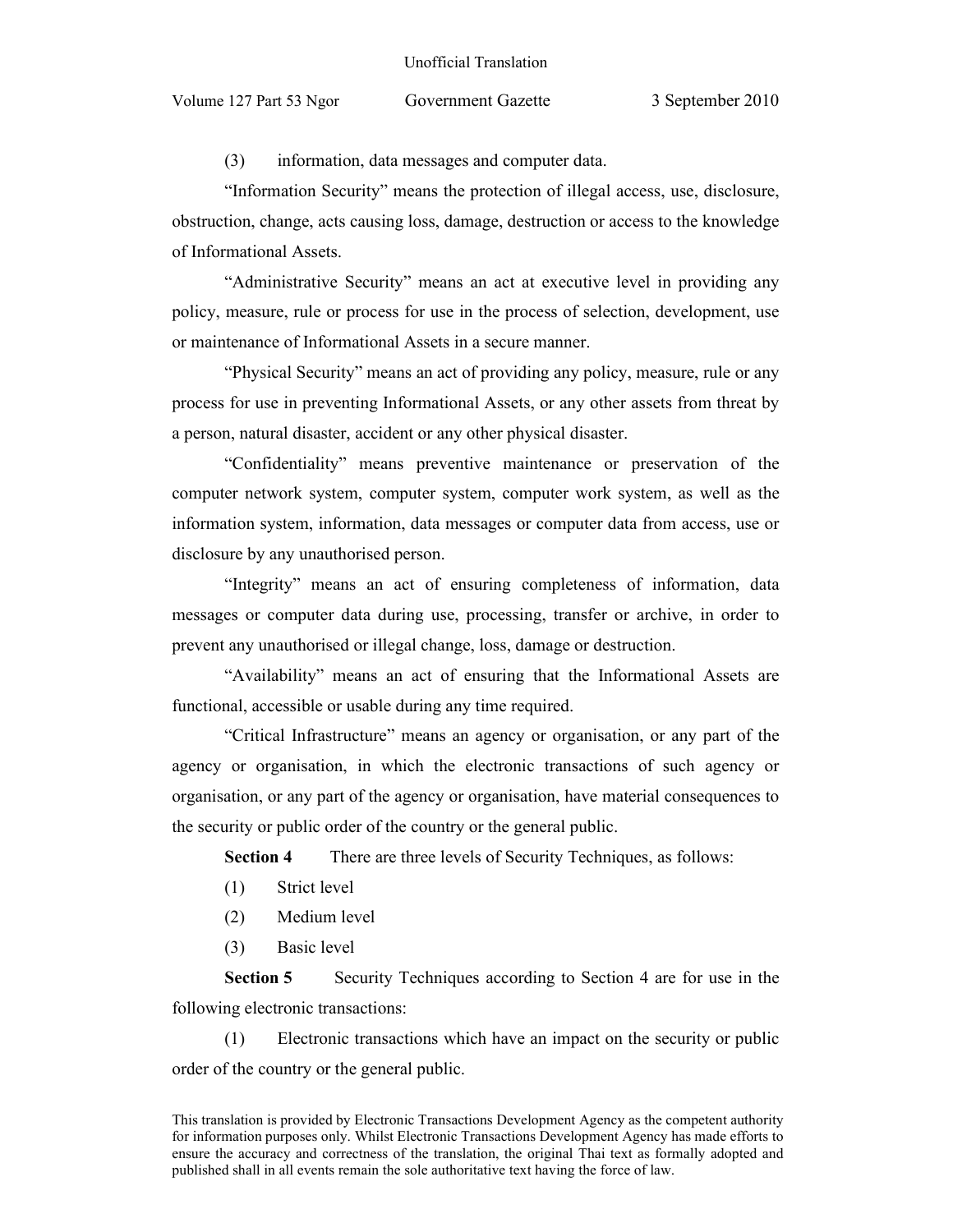Volume 127 Part 53 Ngor Government Gazette 3 September 2010

(2) Electronic transactions of the agency or organisation, or any part of the agency or organisation, which are deemed to be Critical Infrastructure.

**Section 6** The Commission shall issue notification(s) specifying the categories of electronic transactions, or the rules on impact level assessments of electronic transactions, pursuant to Section 5(1), which shall be in accordance with the Security Techniques in the strict level, medium level or basic level, as the case may be; provided that the level of the Information Security risk, the impact with regard to the value and damage which may happen to the service user, and the impact to the country's economy and society, must be taken into consideration.

The Commission shall issue notification(s) specifying the names or categories of the agencies or organisations, or any part of the agencies or organisations, which are deemed to be Critical Infrastructure pursuant to Section 5(2), which shall be in accordance with the Security Techniques in the strict level, medium level or basic level, as the case may be.

**Section 7** The Security Techniques in each level, pursuant to Section 4, shall have an Information Security measure according to the rules that the Commission has notified. Such measure for Security Techniques in each level may have different rules as necessary, but shall have at least one of the following specifications relating to rules:

(1) Formation of Administrative Security.

(2) Creation of Information Security infrastructure with regard to the part of the Administrative Security of such information system, both internally and externally, for the agency or organisation.

(3) Management of Informational Assets.

- (4) Formation of personnel Information Security.
- (5) Formation of Physical and Environmental Security.

(6) Management of the communication and operation of the computer network system, computer system, computer work system and information system.

(7) Access control of the computer network system, computer system, computer work system, information system, information data, data messages and computer data.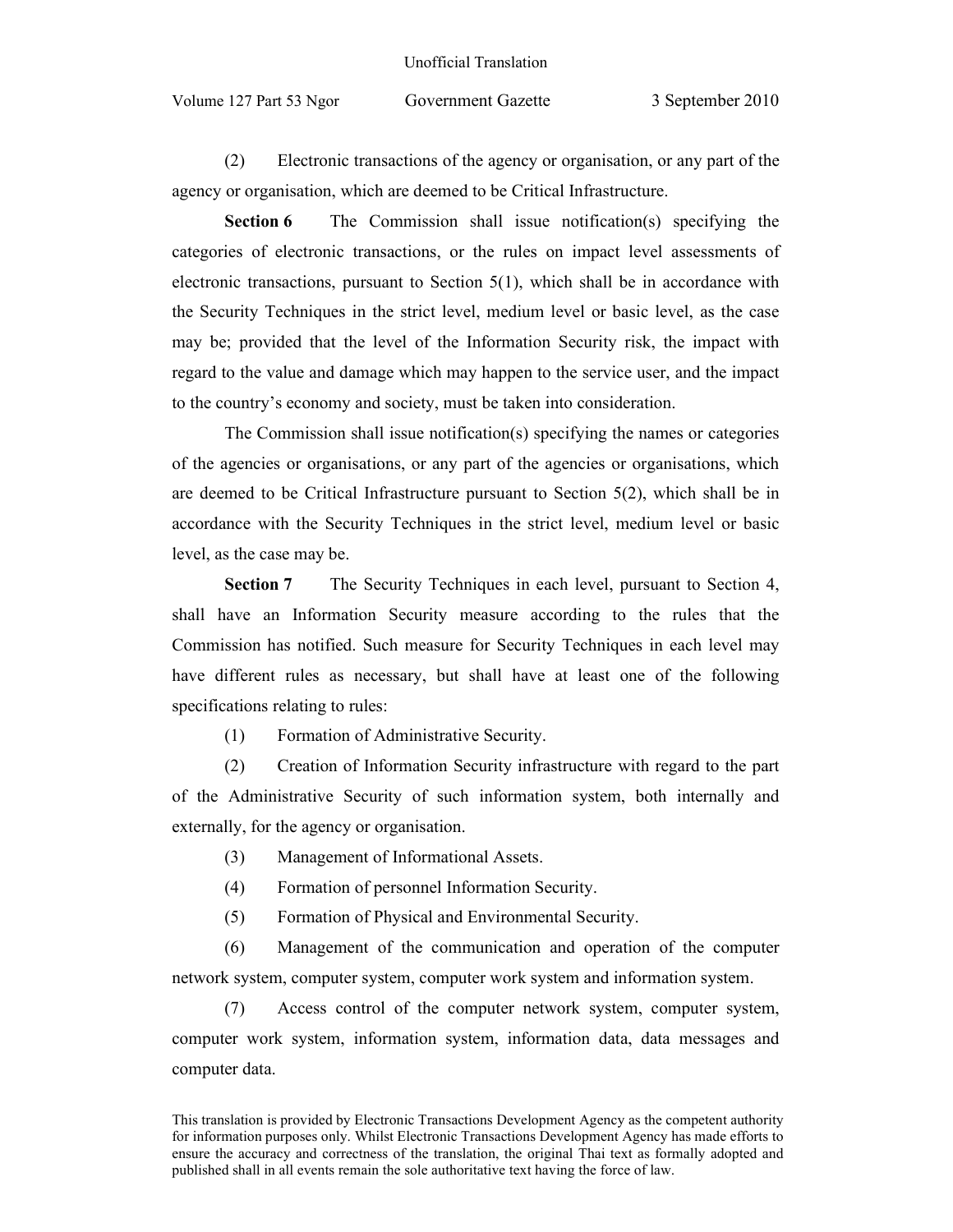## Unofficial Translation

Volume 127 Part 53 Ngor Government Gazette 3 September 2010

(8) Procure or create development and maintenance of the computer network system, computer system, computer work system and information system.

(9) Management of unwanted or unexpected Information Security incidents.

(10) Management of the service or operation of the agency or organisation to ensure continuity.

(11) Audit and assessment of compliance with any policy, measure, rule or process, including the Information Security's requirement.

**Section 8** For the benefit of having a guideline for making the Policy or Practice Statement regarding the Information Security of the agency or organisation, the Commission may specify or provide a technological standard which is generally accepted as a reliable technological standard in its notification, in accordance with Section 7.

**Section 9** For any electronic transaction made through a procedure which has Information Security at a level equivalent to or not lower than the Information Security standard pursuant to the notification in accordance with Section 7, which has been prescribed as the level of Security Techniques in conducting such electronic transaction, such electronic transaction shall be presumed to have been made by a reliable method pursuant to Section 25 of the Electronic Transactions Act B.E. 2544.

**Section 10** In performing an electronic transaction in accordance with the Security Techniques pursuant to this Royal Decree, such person shall consider the basic principles of Confidentiality, Integrity and Availability, and shall comply with the Policy and Practice Statement regarding the control of work and Information Security of such agency or organisation.

**Section 11** In case the Commission perceives that any agency or organisation, or any part of the agency or organisation, has created its Policy and Practice Statement regarding the Information Security in accordance with the Security Techniques in performing electronic transactions pursuant to this Royal Decree, the Commission may notify and disseminate a list of names of such agency or organisation, or any part of the work of such agency or organisation, for general public knowledge.